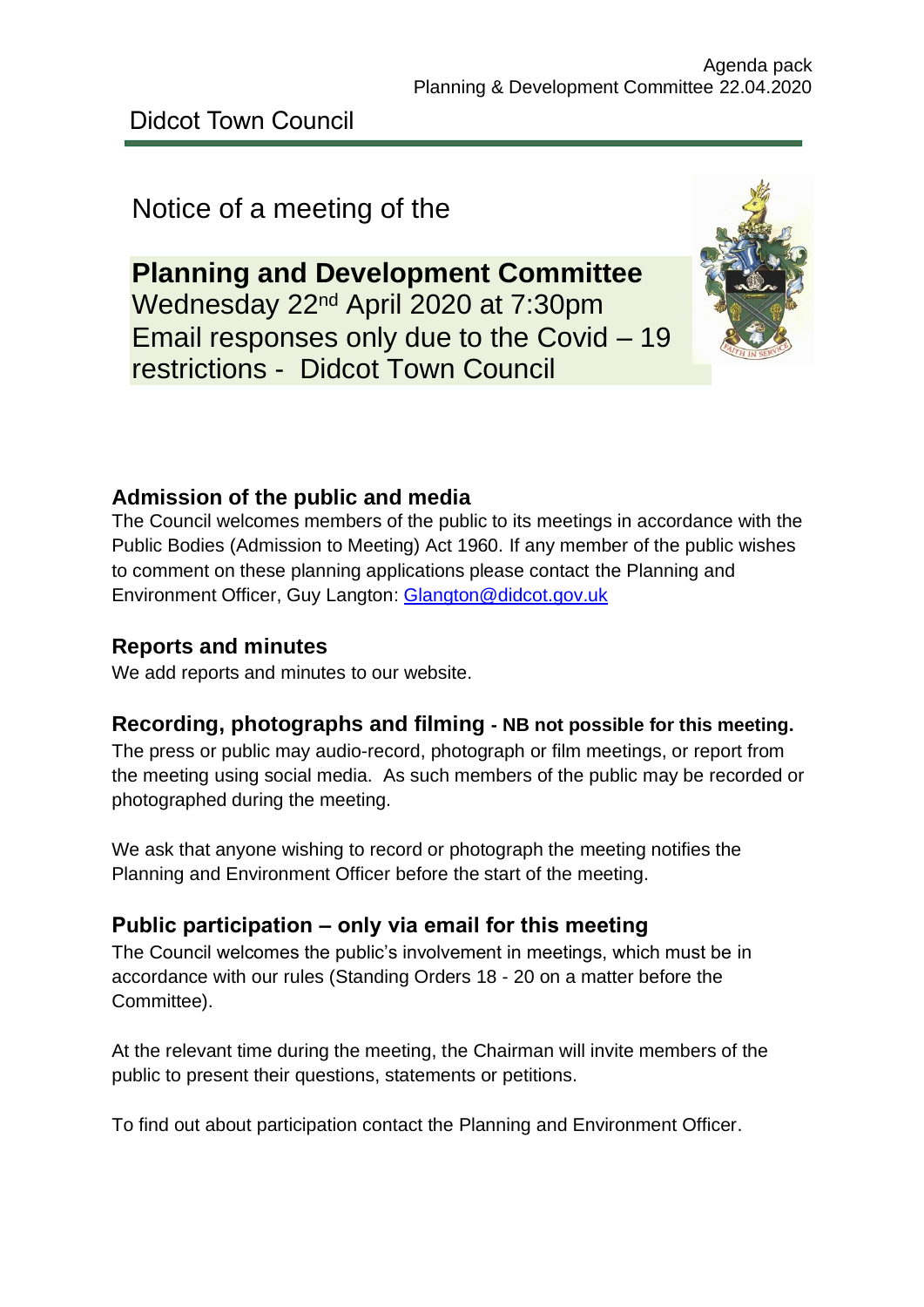# **Agenda**

- 1. To receive apologies
- 2. To receive declarations of interest Members should declare any interests they may have on any item on this agenda in accordance with Didcot Town Council's Code of Conduct
- 3. To note the draft minutes of the meeting held via email on 1<sup>st</sup> April 2020
- 4. Questions on the minutes as to the progress of any item (**progress report**)
- 5. To consider planning applications as listed
- 6. To note applications for certificates of lawful development
- 7. To note planning applications approved
- 8. To note planning applications refused
- 9. To note planning applications withdrawn
- 10.To note planning applications referred
- 11.To consider the proposal for residential development on land north east of Didcot. (**attached**)
- 12.To note the appeal decision Ref: APP/Q3115/W/19/3236343 (12 Norreys Close, Didcot, OX11 0AT). (**attached**)
- 13.To consider Tree Preservation Order at Brasenose Road/Freeman Road, Didcot. (**attached**)
- 14.To consider the response to the letter received from SODC Planning Team Leader. (**attached**)
- 15.To consider Didcot and Surrounding Area Infrastructure Improvements Update from Oxfordshire County Council **(see press release)**

Thelecler

Janet Wheeler **Town Clerk** 16th April 2020

**Voting committee members:** Councillors: D Macdonald (Chairman) E Hards (Vice-Chair) P Giesberg

J Durman A Thompson

#### **Substitute committee members**

Councillors: P Siggers D Rouane A Sandiford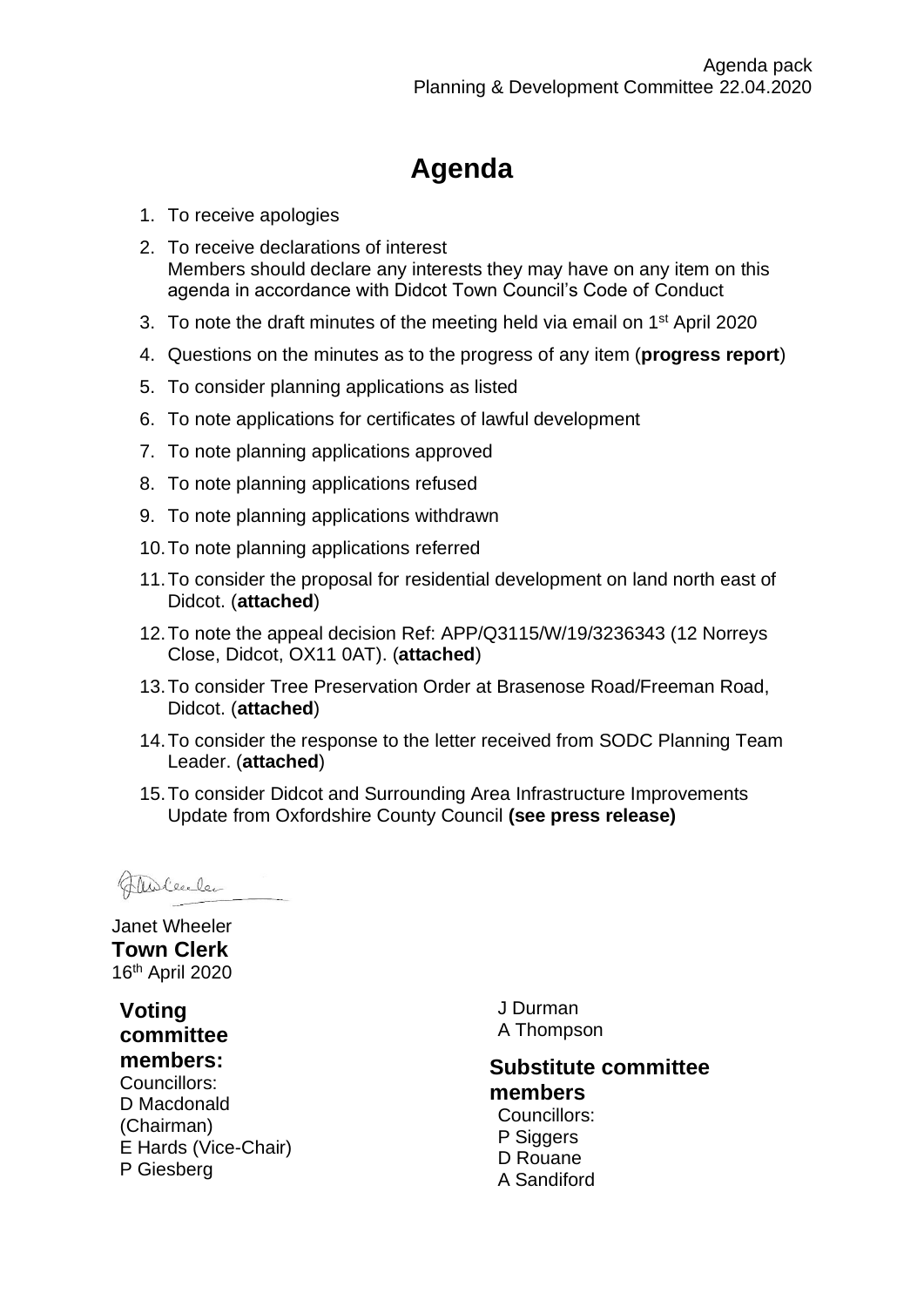# **Planning and Development Committee** Wednesday 1<sup>st</sup> April 2020 at 7:30pm All Saints Room, Civic Hall, Didcot



| 16. To receive apologies        |                                                                         | None were received. Responses were<br>received from: |
|---------------------------------|-------------------------------------------------------------------------|------------------------------------------------------|
|                                 |                                                                         | <b>Cllr Hards</b>                                    |
|                                 |                                                                         | <b>Cllr Macdonald</b>                                |
|                                 |                                                                         | <b>Cllr Giesberg</b>                                 |
| 17. To receive declarations of  |                                                                         | No member declared a financial interest              |
|                                 | interest. Members should declare any                                    | in any item on the agenda. Cllr                      |
|                                 | interests they may have on any item on                                  | Macdonald declared she was                           |
|                                 | this agenda in accordance with Didcot<br>Town Council's Code of Conduct | acquainted with the applicant proposing              |
|                                 |                                                                         | P20/S0591/O.                                         |
| 18. To agree the minutes of the |                                                                         | Cllr Hards proposed, Cllr Macdonald                  |
|                                 | meeting held on 11 <sup>th</sup> March 2020                             | seconded and it was resolved to                      |
| as a true record (minutes       |                                                                         | approve the minutes. They would be                   |
| attached)                       |                                                                         | signed at the appropriate time.                      |
|                                 | 19. Questions on the minutes as to                                      | None were raised.                                    |
| the progress of any item        |                                                                         |                                                      |
| (progress report)               |                                                                         |                                                      |
| 20. To consider                 | Application                                                             | Resolution                                           |
| planning                        | 1) P19/S2731/FUL                                                        | Noted.                                               |
| applications                    | a) P20/S0674/HH                                                         | No objection                                         |
| as listed                       |                                                                         | Cllr Hards (p), Cllr Macdonald (s).                  |
|                                 | b) P20/S0591/O                                                          | Object.                                              |
|                                 |                                                                         | Cllr Hards (p), Cllr Giesberg (s).                   |
|                                 |                                                                         | <b>Comment: The Council is concerned</b>             |
|                                 |                                                                         | that there is insufficient amenity space             |
|                                 |                                                                         | for the new unit and that the proposal               |
|                                 |                                                                         | does not accord with the District                    |
|                                 |                                                                         | Council's requirements.                              |
|                                 | c) P20/S0720/HH                                                         | No objection.                                        |
|                                 |                                                                         | Cllr Hards (p), Cllr Macdonald (s).                  |
|                                 | d) P20/S0412/FUL                                                        | No objection w. comment.                             |
|                                 |                                                                         | Cllr Hards (p), Cllr Macdonald (s).                  |
|                                 |                                                                         | The Council supports the conditions as               |
|                                 |                                                                         | detailed in the response from the                    |

# **Agenda & Draft Minute**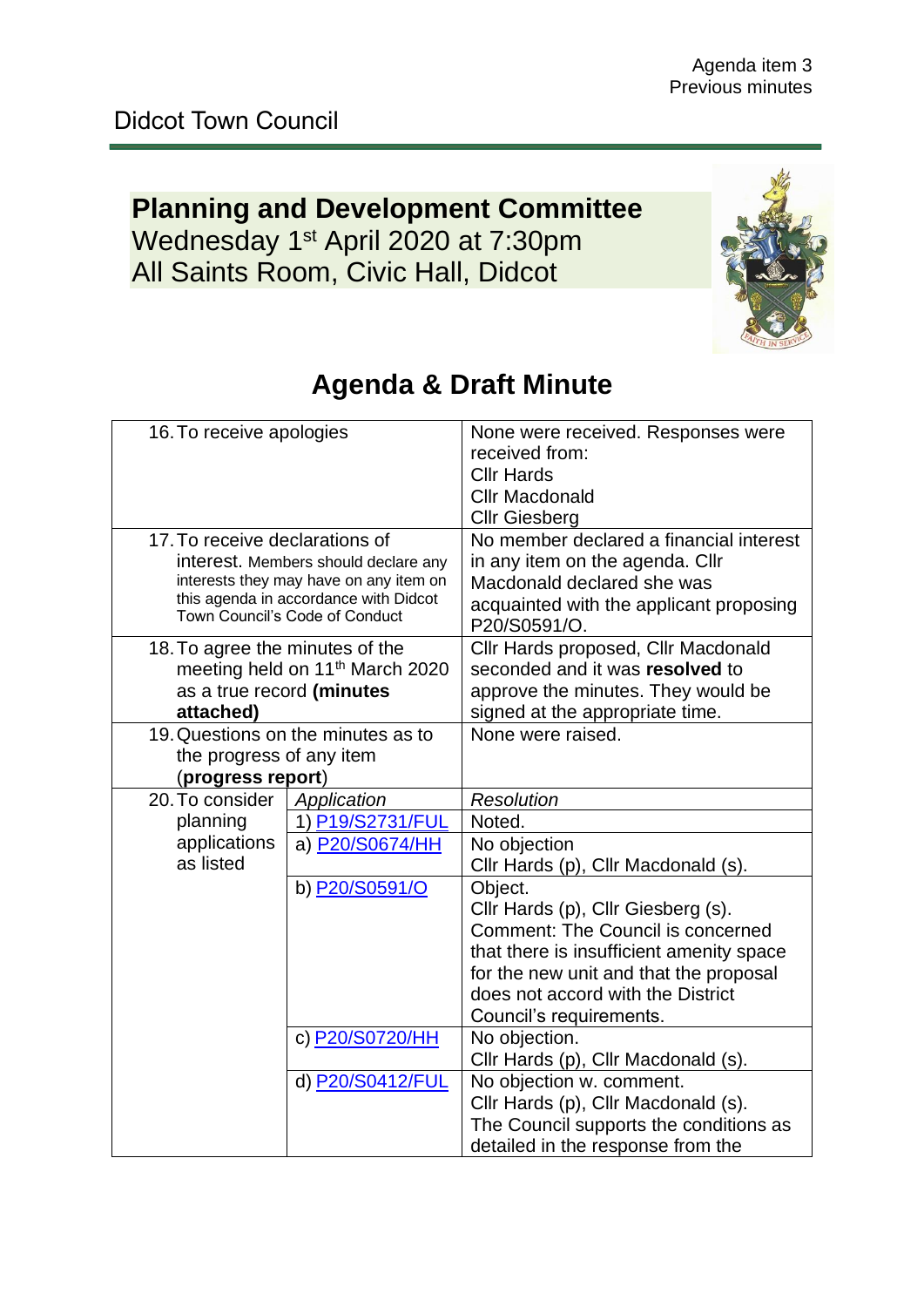|                                    |                  | County Council Highways Officer, dated<br>25.03.2020. |
|------------------------------------|------------------|-------------------------------------------------------|
|                                    | e) P20/S0837/HH  | No objection.                                         |
|                                    |                  | Cllr Hards (p), Cllr Macdonald (s).                   |
|                                    | f) P20/S0990/FUL | No objection w. comment.                              |
|                                    |                  | Cllr Hards (p), Cllr Macdonald (s).                   |
|                                    |                  | The Council is concerned that despite                 |
|                                    |                  | the District Council already accepting                |
|                                    |                  | the principle of a car-free development,              |
|                                    |                  | future residents may own vehicles. The                |
|                                    |                  | Council is also concerned that there is               |
|                                    |                  | not sufficient bin storage space for the              |
|                                    |                  | extra dwellings.                                      |
|                                    | g) P20/S0953/FUL | No objection.                                         |
|                                    |                  | Cllr Hards (p), Cllr Macdonald (s).                   |
| A)                                 |                  | Noted.                                                |
| $\vert$ )                          |                  | Noted.                                                |
| $\vert \vert$                      |                  | Noted.                                                |
| III)                               |                  | Noted.                                                |
| IV)                                |                  | Noted.                                                |
| V                                  |                  | Noted.                                                |
| Other matters:                     |                  | <b>Resolution</b>                                     |
| 21. To note applications for       |                  | Noted that none had been passed to the                |
| certificates of lawful development |                  | Council.                                              |
| 22. To note planning applications  |                  | Noted list as provided.                               |
| approved                           |                  |                                                       |
| 23. To note planning applications  |                  | Noted that none had been passed to the                |
| refused                            |                  | Council.                                              |
| 24. To note planning applications  |                  | Noted that none had been passed to the                |
| withdrawn                          |                  | Council.                                              |
| 25. To note planning applications  |                  | Noted that none had been passed to the                |
| referred                           |                  | Council.                                              |
| 26. To note change of street name  |                  | Noted.                                                |
| (attached)                         |                  |                                                       |
| 27. To note Oxfordshire County     |                  | No objections were to be submitted.                   |
| Council zebra crossing             |                  | Cllr Macdonald (p), Cllr Thompson (s).                |
| consultation (attached, 12i-12iii) |                  |                                                       |
| 28. To note Traffic Survey Reports |                  | Noted and received reports. The Officer               |
| from GWPRA (attached, report       |                  | confirmed that these were as presented                |
| and 13i-13iii)                     |                  | to the Traffic Advisory Group, where a                |
|                                    |                  | presentation was given. The Officer will              |
|                                    |                  | seek the notes from that presentation if              |
|                                    |                  | available and share with the Committee.               |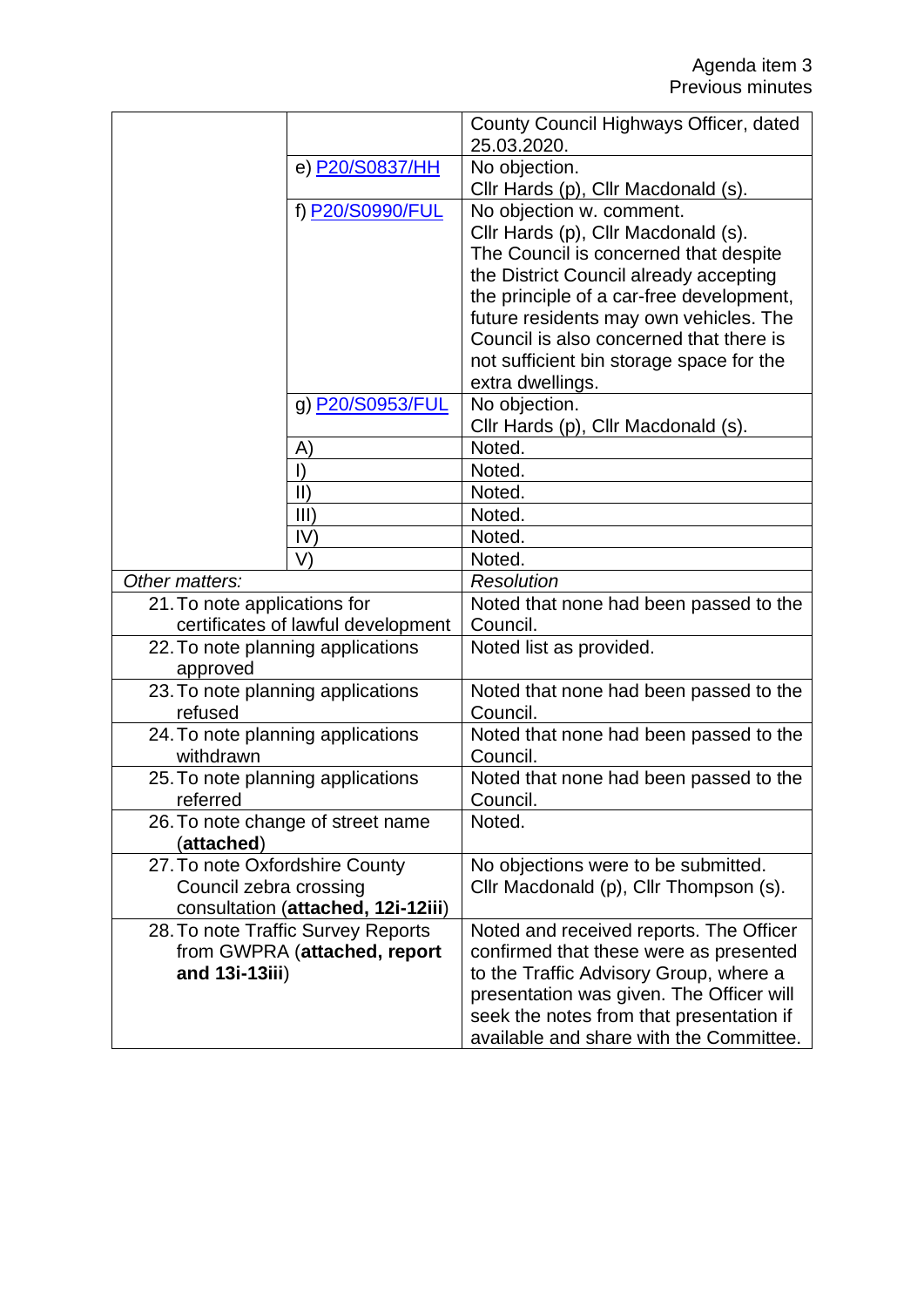# **4. Progress report**

| .                                                     | rogress                                                | <b>Steps</b> |                    |
|-------------------------------------------------------|--------------------------------------------------------|--------------|--------------------|
| Minute                                                | 000                                                    | <b>Next</b>  | <b>{esponsible</b> |
| റററ<br>.<br>.ስ1<br>∩⊿<br>meeting <sup>-</sup><br>20ZU | All<br>resolved.<br>submitted<br>ne<br>responses<br>d۵ | N/A          | $N$ /              |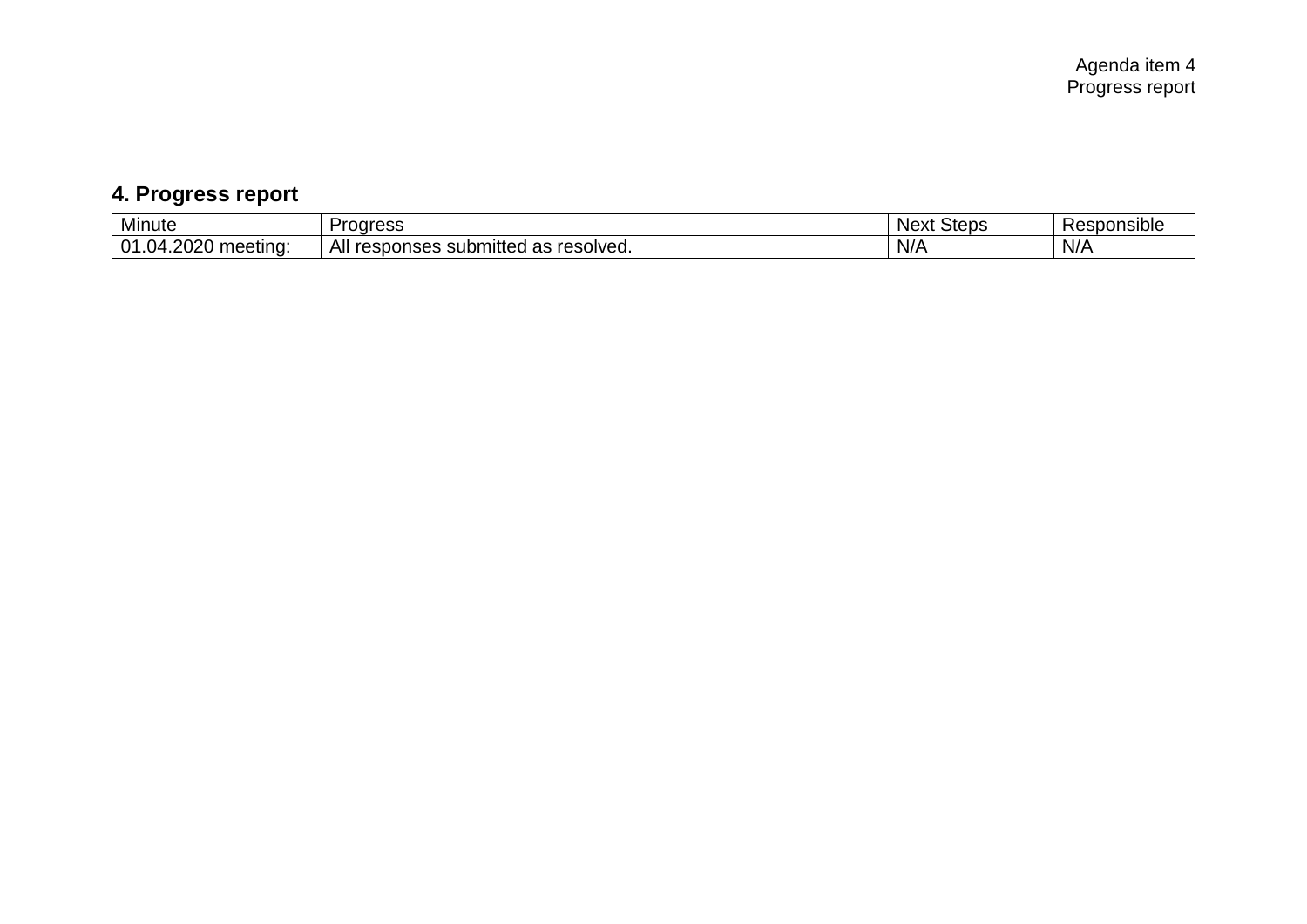## **5. PLANNING APPLICATIONS**

### **Proposals for Comment**

|              |                            | <b>South Oxfordshire District Council</b>                                                                                                                                                                                                                                                                                                                                                                                                                                                                                                                                     |                                                                     |  |
|--------------|----------------------------|-------------------------------------------------------------------------------------------------------------------------------------------------------------------------------------------------------------------------------------------------------------------------------------------------------------------------------------------------------------------------------------------------------------------------------------------------------------------------------------------------------------------------------------------------------------------------------|---------------------------------------------------------------------|--|
| a)           | <b>Application</b>         | P19/S4426/RM<br>Amendment No.<br>1 - dated 23rd<br><b>March 2020</b>                                                                                                                                                                                                                                                                                                                                                                                                                                                                                                          | Land at former Didcot A Power Station Purchas<br><b>Road Didcot</b> |  |
|              | <b>AMENDED</b><br>Proposal | Reserved Matters application following Outline approval<br>P19/S1967/FUL for the Proposed realignment of below ground<br>unnamed ordinary watercourse (a tributary of the Moor Ditch) and<br>revised connection to the Moor Ditch. (as amended by plans and<br>information received 23rd March 2020).                                                                                                                                                                                                                                                                         |                                                                     |  |
|              |                            | (Mixed use redevelopment comprising up to 400 dwellings (C3),<br>110,000ms of Class B2/B8 units, 25,000m2 of Class B1 units,<br>13,000m2 Class A1 units (includes 1,500m2 convenience food<br>store), 150 bed Class C1 hotel and 500m2 of Class A3/A4<br>pub/restaurant, including link road, related open space,<br>landscaping and drainage infrastructure, together with reservation<br>of land for link road and Science Bridge. Cross boundary<br>application Vale of White Horse and South Oxfordshire. As<br>amended by Updated EA and Master Plan213042-PL-03 Rev G.) |                                                                     |  |
|              | Response<br>date           | 04.04.2020, extended to 24.04.2020                                                                                                                                                                                                                                                                                                                                                                                                                                                                                                                                            |                                                                     |  |
| b)           | <b>Application</b>         | <b>P20/S0827/FUL</b>                                                                                                                                                                                                                                                                                                                                                                                                                                                                                                                                                          | 1 Greenfinch Road Didcot OX11 6BG                                   |  |
|              | <b>AMENDED</b><br>Proposal | The retrospective application for the installation of an ATM installed<br>through a secure panel to right hand side of the shop entrance (as<br>amended by revised Design Access Statement to remove 'blue<br>halo' surround light received on 1 Apr 2020).                                                                                                                                                                                                                                                                                                                   |                                                                     |  |
|              | Response<br>date           | 24.04.2020                                                                                                                                                                                                                                                                                                                                                                                                                                                                                                                                                                    |                                                                     |  |
| $\mathbf{c}$ | <b>Application</b>         | P20/S0829/A                                                                                                                                                                                                                                                                                                                                                                                                                                                                                                                                                                   | 1 Greenfinch Road Didcot OX11 6BG                                   |  |
|              | Proposal                   | The retrospective application for the installation of an ATM installed<br>through a secure panel to right hand side of the shop entrance (as<br>amended by revised Design Access Statement to remove 'blue<br>halo' surround light received on 1 Apr 2020).                                                                                                                                                                                                                                                                                                                   |                                                                     |  |
|              | Response<br>date           | 24.04.2020                                                                                                                                                                                                                                                                                                                                                                                                                                                                                                                                                                    |                                                                     |  |
| d)           | Application                | P20/S0614/RM<br>Amendment No.<br>1 - dated 7th<br>April 2020                                                                                                                                                                                                                                                                                                                                                                                                                                                                                                                  | Land south of A4130 Didcot                                          |  |
|              | <b>AMENDED</b><br>Proposal | Reserved Matters application following Outline approval<br>P16/S3609/O for alternative landscape proposals pursuant to<br>outline permission.                                                                                                                                                                                                                                                                                                                                                                                                                                 |                                                                     |  |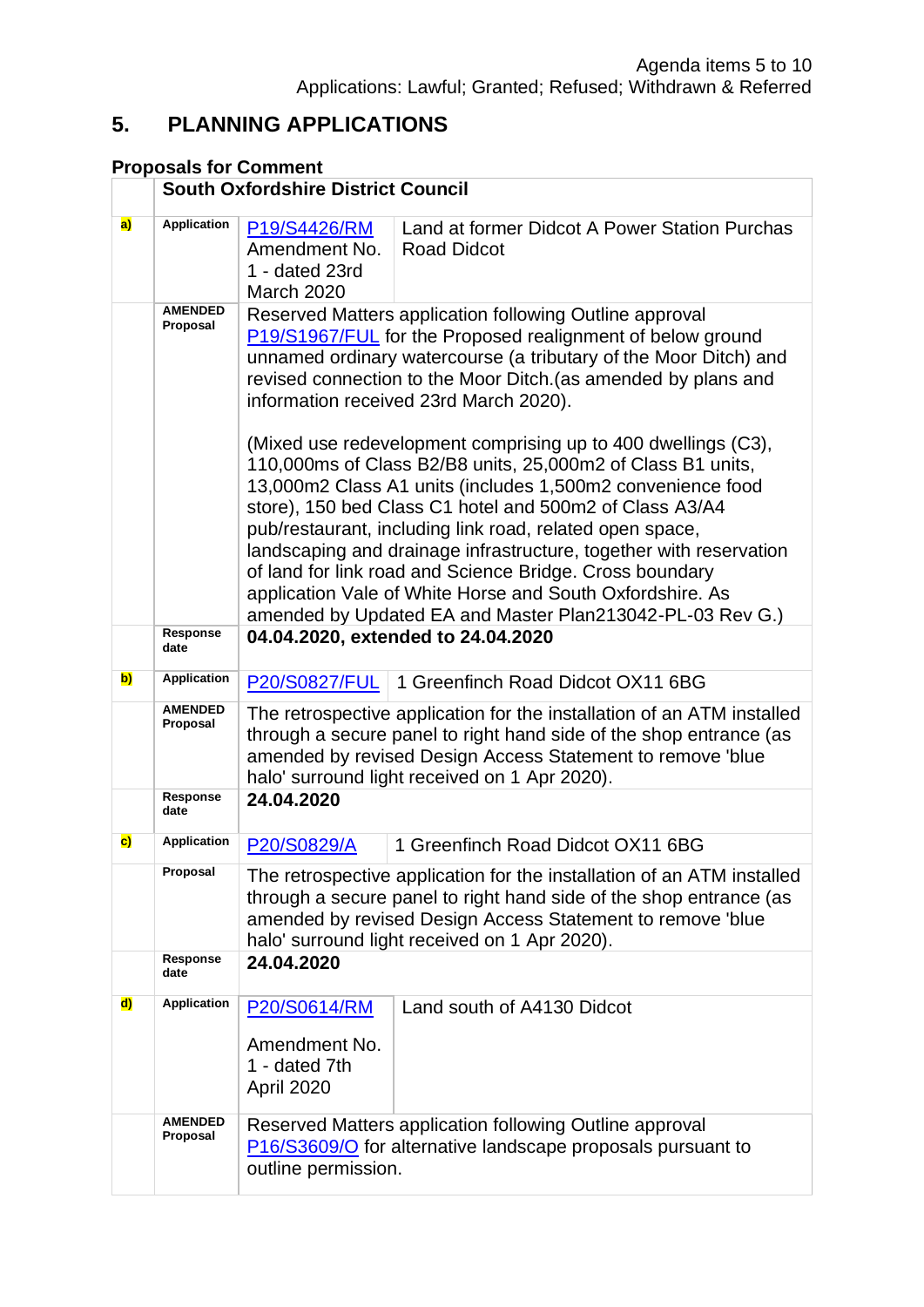| Response<br>Date | 24.04.2020 |
|------------------|------------|
|                  |            |

| $\mathbf{e}$ | <b>Application</b> | <b>P20/S0983/FUL</b>                                              | 48 to 50a Hagbourne Road Didcot OX11 8DS                         |  |
|--------------|--------------------|-------------------------------------------------------------------|------------------------------------------------------------------|--|
|              | Proposal           | Proposal: Residential development comprising 8 x one bedroom      |                                                                  |  |
|              |                    |                                                                   | flats and 3 x two bedroom houses with associated access, parking |  |
|              |                    |                                                                   |                                                                  |  |
|              |                    | and landscaping.                                                  |                                                                  |  |
|              | Response           |                                                                   | 19.04.2020, extended to 24.04.2020                               |  |
|              | date               |                                                                   |                                                                  |  |
| f)           | <b>Application</b> | P20/S1115/HH                                                      | 10 Oxford Crescent Didcot OX11 7AY                               |  |
|              |                    |                                                                   |                                                                  |  |
|              | Proposal           |                                                                   | Front and rear single storey extensions                          |  |
|              |                    |                                                                   |                                                                  |  |
|              | Response           | 24.04.2020                                                        |                                                                  |  |
|              | date               |                                                                   |                                                                  |  |
| g)           | Application        | <b>P20/S1109/HH</b>                                               | 20 Abbott Close Didcot OX11 8HX                                  |  |
|              |                    |                                                                   |                                                                  |  |
|              | Proposal           | Single storey summer house in rear garden                         |                                                                  |  |
|              |                    |                                                                   |                                                                  |  |
|              | <b>Response</b>    | 26.04.2020                                                        |                                                                  |  |
|              | date               |                                                                   |                                                                  |  |
| h)           | <b>Application</b> | P20/S1049/HH                                                      | 58 Queensway Didcot OX11 8LU                                     |  |
|              |                    |                                                                   |                                                                  |  |
|              | Proposal           | Detached workshop to rear and first floor extension over existing |                                                                  |  |
|              |                    | ground floor.                                                     |                                                                  |  |
|              | Response           | 27.04.2020                                                        |                                                                  |  |
|              | Date               |                                                                   |                                                                  |  |
| i)           | <b>Application</b> | P20/S1173/0                                                       | 102 Norreys Road Didcot OX11 0AN                                 |  |
|              |                    |                                                                   |                                                                  |  |
|              | Proposal           |                                                                   | Proposed erection of a 3 bed bungalow (Outline)                  |  |
|              | Response           |                                                                   |                                                                  |  |
|              | <b>Date</b>        | 06.05.2020                                                        |                                                                  |  |
| i)           | <b>Application</b> |                                                                   |                                                                  |  |
|              |                    |                                                                   |                                                                  |  |
|              | Proposal           |                                                                   |                                                                  |  |
|              |                    |                                                                   |                                                                  |  |
|              | Response<br>Date   |                                                                   |                                                                  |  |
|              |                    |                                                                   |                                                                  |  |

# **Proposal for Comment**

|    | <b>Oxfordshire County Council</b> |             |  |
|----|-----------------------------------|-------------|--|
| A) | Application                       | <b>None</b> |  |
|    | Proposal                          |             |  |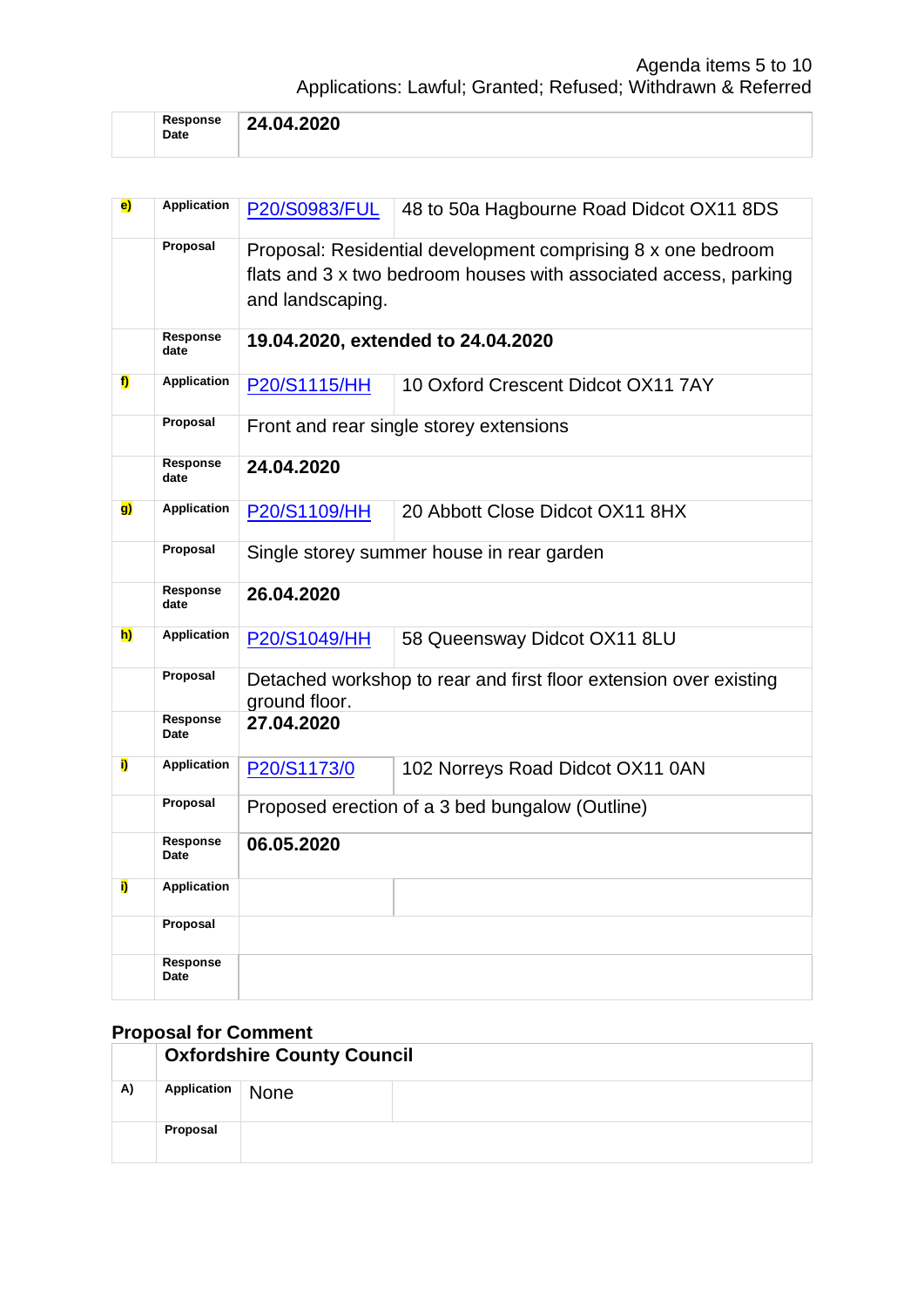#### **Proposals to note only**

|             | <b>South Oxfordshire District Council</b> |               |                                                                                                                                                                                                                                                                                                                                                                                                                                                              |  |
|-------------|-------------------------------------------|---------------|--------------------------------------------------------------------------------------------------------------------------------------------------------------------------------------------------------------------------------------------------------------------------------------------------------------------------------------------------------------------------------------------------------------------------------------------------------------|--|
| I)          | <b>Application</b>                        | P20/S1208/DIS | L&G Homes Phase 1 Infrastructure Land at<br>Willington Down North East of Didcot                                                                                                                                                                                                                                                                                                                                                                             |  |
|             | Proposal                                  | works.        | Discharge of condition 5 - Clearance and Desilting of the<br>Ladygrove Brook on application ref. P19/S1177/RM Approval of<br>Reserved Matters pursuant to outline permission P15/S2902/O for<br>L&G Homes Phase 1 Infrastructure comprising of primary<br>infrastructure roads and drainage, footpaths, circulation areas,<br>lighting, creation of pedestrian/cycle link, hard and soft<br>landscaping, and other associated infrastructure and engineering |  |
|             | Related<br><b>Applications</b>            | P19/S1177/RM  |                                                                                                                                                                                                                                                                                                                                                                                                                                                              |  |
| <b>II)</b>  | <b>Application</b>                        |               |                                                                                                                                                                                                                                                                                                                                                                                                                                                              |  |
|             | Proposal                                  |               |                                                                                                                                                                                                                                                                                                                                                                                                                                                              |  |
|             | <b>Related</b><br><b>Applications</b>     |               |                                                                                                                                                                                                                                                                                                                                                                                                                                                              |  |
| <b>III)</b> | <b>Application</b>                        |               |                                                                                                                                                                                                                                                                                                                                                                                                                                                              |  |
|             | Proposal                                  |               |                                                                                                                                                                                                                                                                                                                                                                                                                                                              |  |
|             | <b>Related</b><br><b>Applications</b>     |               |                                                                                                                                                                                                                                                                                                                                                                                                                                                              |  |
| IV)         | Application                               |               |                                                                                                                                                                                                                                                                                                                                                                                                                                                              |  |
|             | Proposal                                  |               |                                                                                                                                                                                                                                                                                                                                                                                                                                                              |  |
|             | Related<br><b>Applications</b>            |               |                                                                                                                                                                                                                                                                                                                                                                                                                                                              |  |
| V)          | <b>Application</b>                        |               |                                                                                                                                                                                                                                                                                                                                                                                                                                                              |  |
|             | Proposal                                  |               |                                                                                                                                                                                                                                                                                                                                                                                                                                                              |  |
|             | <b>Related</b><br><b>Applications</b>     |               |                                                                                                                                                                                                                                                                                                                                                                                                                                                              |  |

#### **6. APPLICATIONS FOR CERTIFICATES OF LAWFUL DEVELOPMENT**

| a) | Application | None |  |
|----|-------------|------|--|
|    | Proposal    |      |  |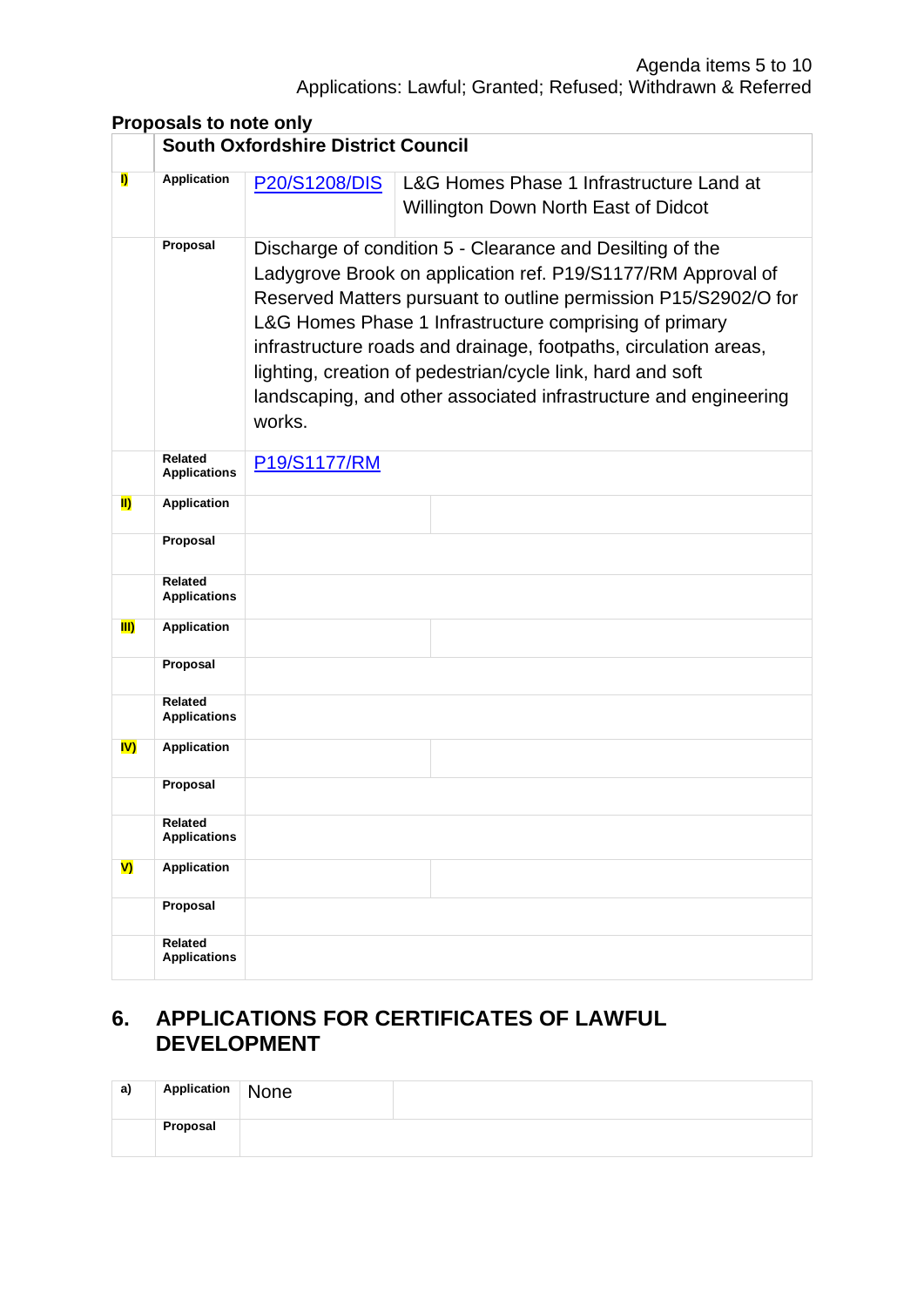# **7. APPLICATIONS APPROVED**

#### **South Oxfordshire**

| <b>Didcot Town Council's</b><br>recommendation | <b>Planning</b><br><b>Application</b><br><b>Number</b> | <b>Proposal and Address</b>                                                                                                                                                                                                                                                                                                                                                                                           |
|------------------------------------------------|--------------------------------------------------------|-----------------------------------------------------------------------------------------------------------------------------------------------------------------------------------------------------------------------------------------------------------------------------------------------------------------------------------------------------------------------------------------------------------------------|
| No objection.                                  | P20/S0507/HH                                           | Proposed single storey rear<br>extension<br>36 Stonesfield, Didcot, OX11<br>9RF                                                                                                                                                                                                                                                                                                                                       |
| No objection.                                  | P20/S0320/HH                                           | Demolition of existing<br>conservatory; erection single<br>storey rear extension.<br>28 Cromwell Drive, Didcot,<br><b>OX11 9RB</b>                                                                                                                                                                                                                                                                                    |
| No objection.                                  | P20/S0391/HH                                           | Single storey side and rear<br>extension.<br>60 Pebble Drive, Didcot, OX11<br>9RE                                                                                                                                                                                                                                                                                                                                     |
| No objection                                   | P20/S0674/HH                                           | Erection of part two-storey part<br>single-storey rear extension<br><b>7 Stort Close Didcot OX11 7UR</b>                                                                                                                                                                                                                                                                                                              |
| <b>Noted</b>                                   | P19/S2731/FUL                                          | Variation of condition 2<br>(approved plans) of application<br>P18/S1475/FUL. (Demolition of<br>buildings and erection of a 70<br>bed care home (within class C2),<br>parking, access, landscaping<br>and other associated works) in<br>line with amendments submitted<br>and detailed in agents emails<br>dated 18/11/2019, 22/11/2019,<br>13/02/2020, 27/02/2020 and<br>01/04/2020.<br><b>Unit A Lower Broadway</b> |
|                                                | P20/S0279/A                                            | <b>Broadway Didcot OX11 8ET</b><br>Various signage. (amended plans                                                                                                                                                                                                                                                                                                                                                    |
|                                                |                                                        | received on 13 March 2020).<br><b>Land at Willington Down North</b><br><b>East of Didcot</b>                                                                                                                                                                                                                                                                                                                          |
| No objection                                   | P20/S0640/HH                                           | Single storey rear extension with<br>glazed rooflight<br>12 Guelder Rose, Didcot                                                                                                                                                                                                                                                                                                                                      |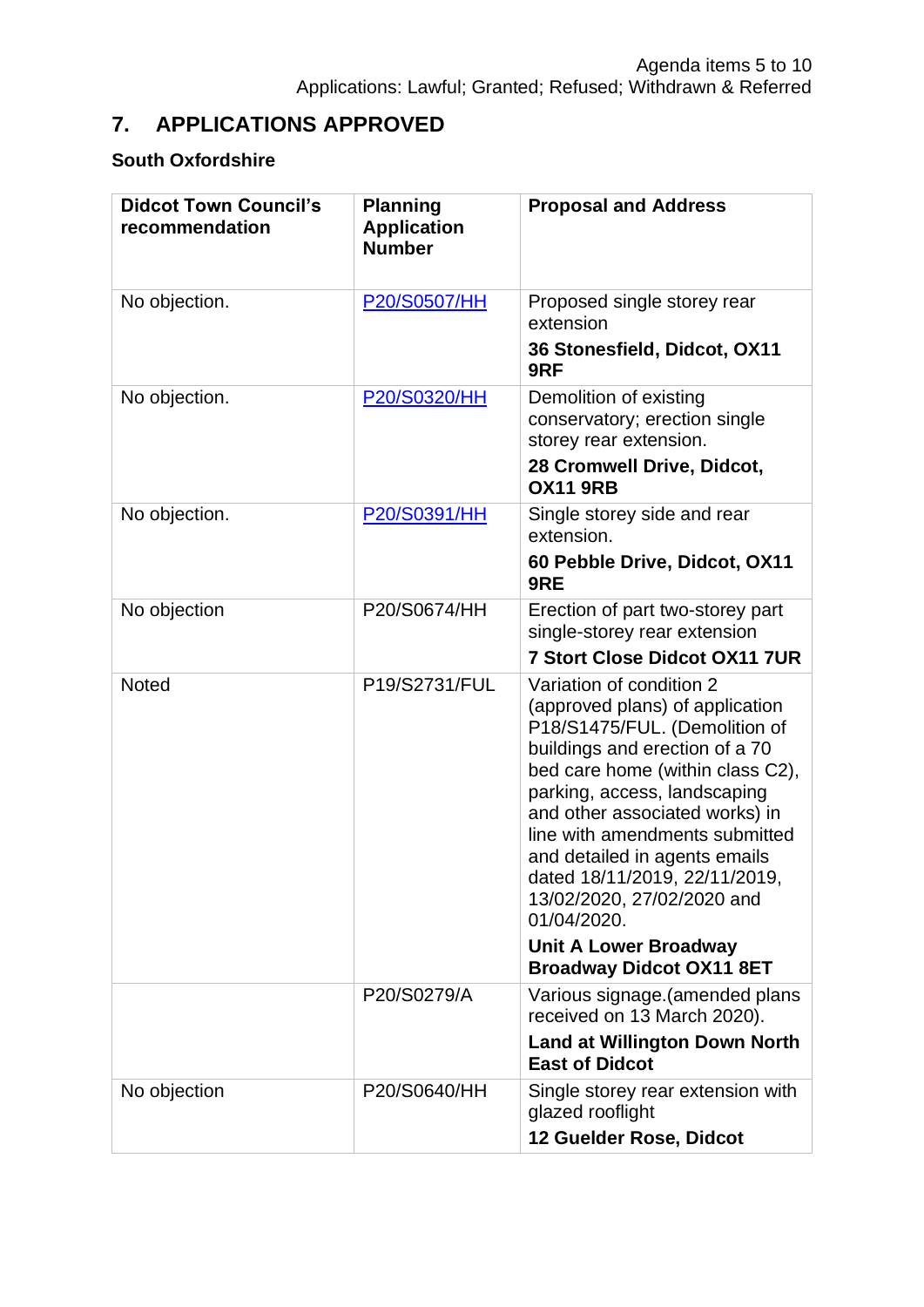#### **Oxfordshire County Council**

| <b>Didcot Town Council's</b><br>recommendation | <b>Planning</b><br><b>Application</b><br><b>Number</b> | <b>Proposal and Address</b> |
|------------------------------------------------|--------------------------------------------------------|-----------------------------|
|                                                |                                                        |                             |
|                                                |                                                        |                             |

### **8. APPLICATIONS REFUSED**

#### **South Oxfordshire**

| <b>Didcot Town Council's</b><br>recommendation | <b>Planning Application</b><br><b>Number</b> | <b>Address</b> |
|------------------------------------------------|----------------------------------------------|----------------|
| <b>None</b>                                    |                                              |                |

## **9. APPLICATIONS WITHDRAWN**

#### **South Oxfordshire**

| <b>Didcot Town Council's</b><br>recommendation | <b>Planning Application</b><br><b>Number</b> | <b>Address</b> |
|------------------------------------------------|----------------------------------------------|----------------|
| <b>None</b>                                    |                                              |                |

### **10. APPLICATIONS REFERRED**

**South Oxfordshire District Council**

| <b>Didcot Town</b><br>Council's<br>recommendation | <b>Planning</b><br><b>Application</b><br><b>Number</b> | <b>Address</b> | South<br><b>Oxfordshire</b><br><b>District Council</b><br>Officer's<br>recommendation |
|---------------------------------------------------|--------------------------------------------------------|----------------|---------------------------------------------------------------------------------------|
| <b>None</b>                                       |                                                        |                |                                                                                       |